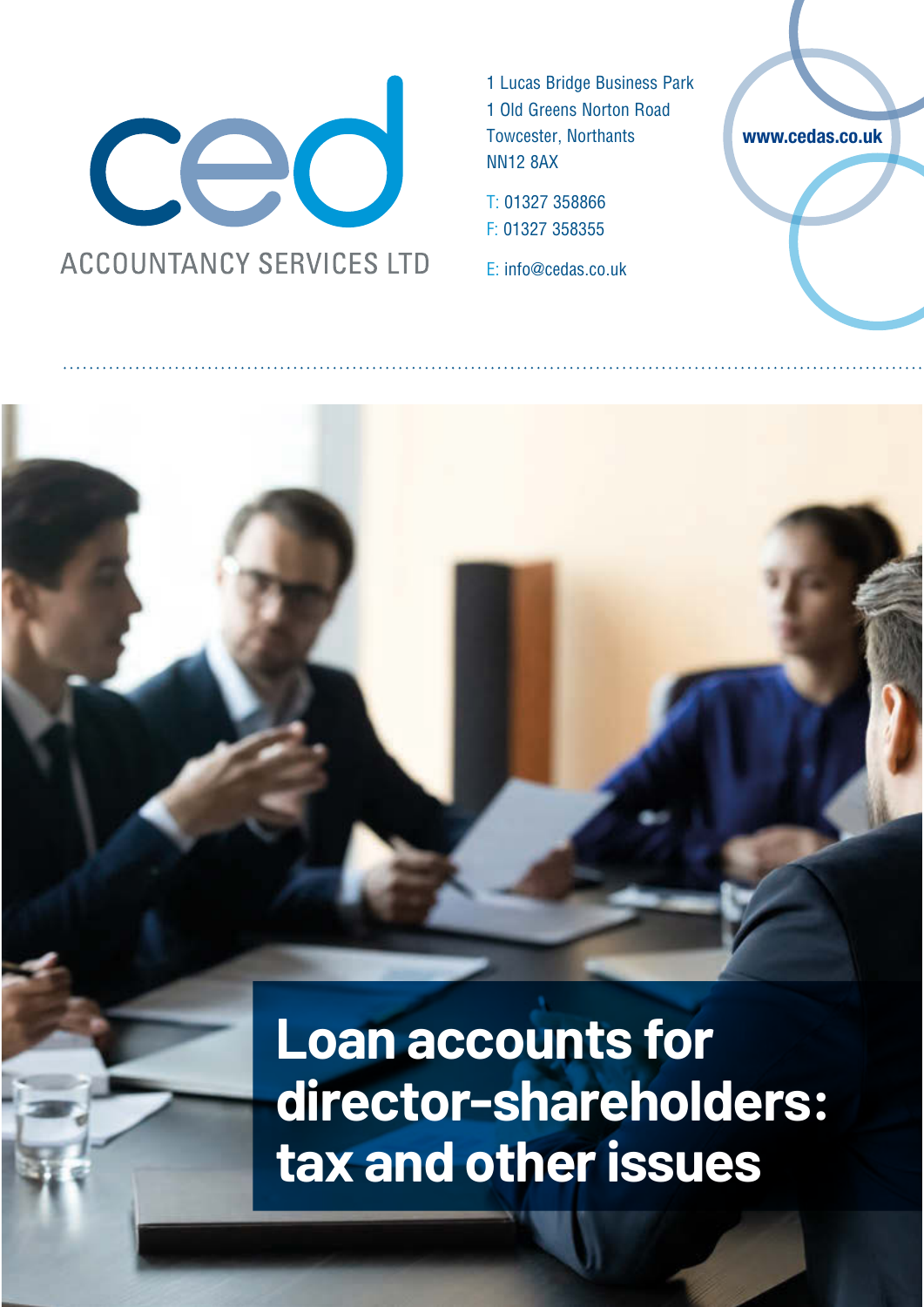**With the Covid-19 impact on the economy, many previously thriving companies may find it difficult to use traditional patterns of remuneration this year. As a result, the loan account may remain outstanding.** 

This Briefing considers how the position can best be dealt with, and looks at the tax consequences of the options involved.

Loans or advances from a company can take a variety of forms. Sometimes director-shareholders borrow a specific amount outright as a short-term loan. More often it's the informal transactions between a director-shareholder and the company, such as cash withdrawals to meet personal expenditure, or personal expenses directly paid by the company, that create borrowing. Where, overall, a director has borrowed more from the company than they have lent to it, the director's loan account is said to be 'overdrawn'. Such balances are usually cleared a few months after the year end when profits have been determined, by voting a dividend or paying a bonus.

### **Corporation tax charge**

Where a loan is made by the company to a director who is also a shareholder in the company, there can be corporation tax implications for the company.

The area is governed by what are called the 'loans to participators' rules. These mean that a corporation tax charge arises if a close company makes a loan to a participator, or an associate of a participator, if the loan is unpaid nine months after the end of the accounting period. Most family companies fall into the category of close companies.

#### **Definitions**

- **• Close company:** a company controlled by five or fewer participators, or by any number of participators who are directors
- **• Participator:** someone who owns share capital or voting rights in the company. Can also extend more widely to someone who is able to direct

that company income or assets be applied for their benefit

**• Associate of participator:** this includes a relative, such as spouse/civil partner, parent, child or sibling.

Excluded from this charge are loans to a close company director or employee, where these don't exceed £15,000, and where the borrower works full time for the company, but does not have a material interest (broadly 5% or more) in the company.

If the director-shareholder repays the loan balance within nine months of the end of the accounting period, there is no charge on the company. Where such a loan is not settled within this window, the company is required to make a payment equal to 32.5% of the loan to HMRC. This is often referred to as a s455 tax charge.

There are various strategies to clear the loan account and avoid the s455 charge crystallising, which would routinely be adopted when trading conditions are favourable. We outline these below, and discuss alternatives possibly better suited to the current business climate.

# **Paying dividends**

For many family companies, crediting a dividend to the loan account is the route of choice to deal with an overdrawn loan account. But dividends can only be paid out of profits available for the purpose, and this is a prime consideration this year.

Even if profits are available to pay a dividend, it may not always be prudent to do so in current circumstances. This could be the case if, for example, there are significant repayment obligations, such as Covid-19 business loans or repayments of outstanding VAT to HMRC.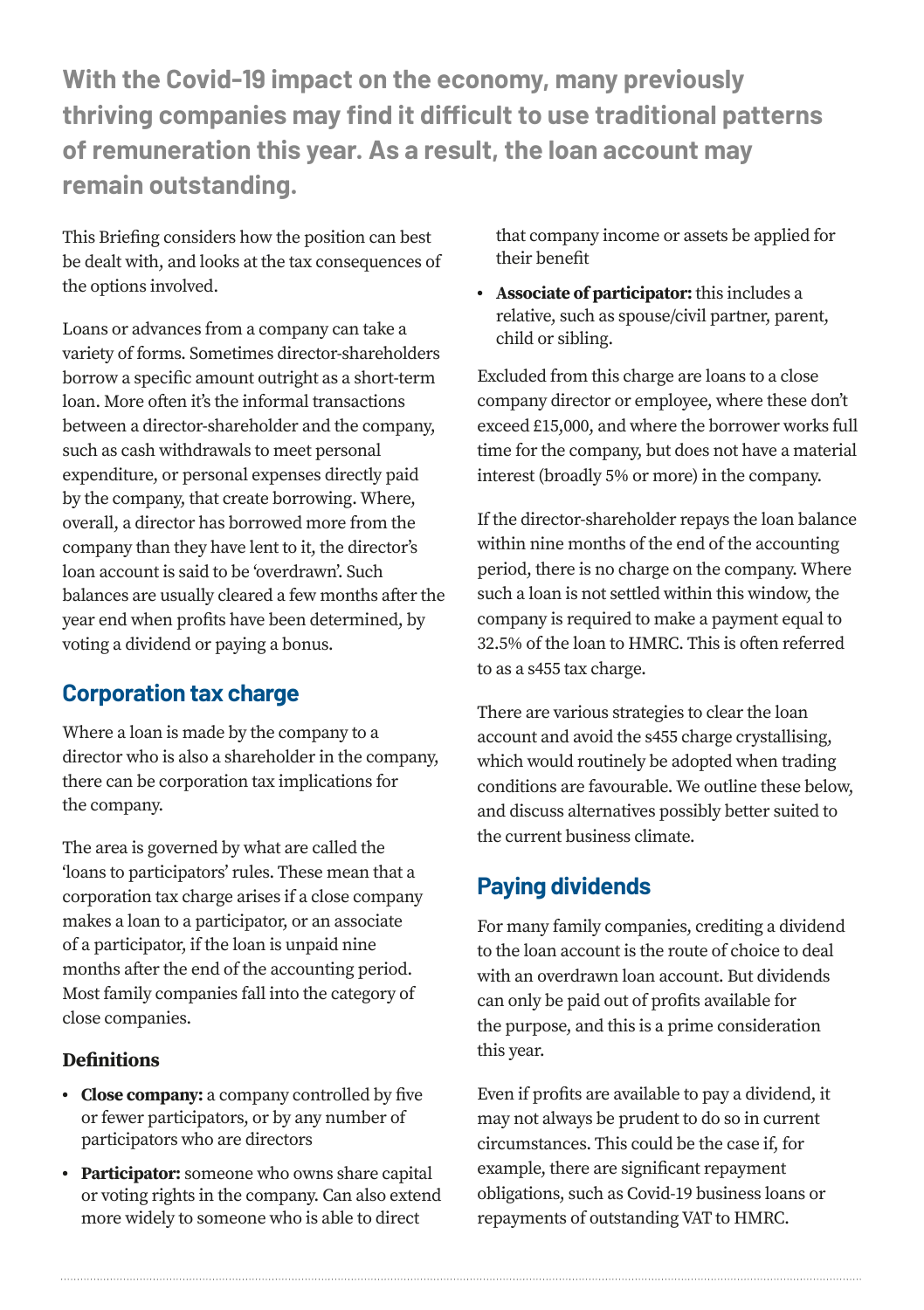If there are not sufficient retained profits out of which to pay a dividend, any dividend would be unlawful. Recipient shareholders can be liable to repay unlawful dividends to the company, where they know or have reasonable grounds to believe that they are unlawful. In addition, directors may be held personally liable for the amount paid. There are also tax consequences to the payment of unlawful dividends if they are not repaid to the company. HMRC is likely to treat the amount as a loan to the shareholder, and thus potentially within scope of a s455 charge.

### **Paying a bonus**

The use of a bonus to clear an outstanding balance on a director's loan account is another traditional strategy. Where there are not the reserves to pay a dividend, this may be an option. A bonus stands to be taxed as employment income. From the company perspective, this is deductible for corporation tax purposes. It can thus be used to reduce taxable profits or generate a loss.

But there are corresponding costs, both for the company and the director. Employer Class 1 National Insurance Contributions (NICs) are one of them. The director too may face a cost in terms of income tax and NIC liability. The exact equation will depend on whether there is employment allowance available to set against employer contributions, and what scope there is to increase directors' remuneration before employee Class 1 NICs are due. A further point is that the loan amount needs to be grossed up so that the net pay is enough to cover the loan outstanding. This can therefore be an expensive option.

Thought may need to be given to the danger of a loan account being credited with a net bonus if there is any possibility of the company entering insolvency and the tax and NICs going unpaid. In such a case, the director may be held personally liable for the PAYE involved.

## **Writing off the loan**

The company can 'release' or write off a loan to a director-shareholder. This avenue is sometimes considered rather than paying a dividend to all

shareholders on a pro rata basis. It is important that the write off is done formally, otherwise the liability remains. From the company's perspective, the release is treated as if the director-shareholder has repaid the loan. The director-shareholder is assessed on the amount of the loan written off as deemed dividend income, as opposed to employment income. But HMRC may consider that the payment is also liable to Class 1 employer and employee NICs if the individual is a director or employee of the company. Again, there are particular issues to consider if solvency is in question. Bespoke advice is recommended.

### **Using cash**

An overdrawn loan account is sometimes repaid using private funds. However, the pandemic impact on liquidity may preclude this option this year.

A question that sometimes arises is whether a director can take on short-term credit to repay the loan, so that no tax charge arises on the company, with the company then providing a further loan shortly afterwards to repay the credit facility. We would recommend advice specific to your circumstances here, as complex anti-avoidance rules are designed to catch such arrangements.

### **Leaving a loan outstanding**

A final option to consider is leaving the loan balance outstanding at the year end, and paying the s455 charge. The tax is included within the corporation tax self assessment system, the company reporting loans outstanding to participators at the year end in the company tax return. The tax is due and payable when corporation tax for the period would normally be paid. The financial implications for the company of such a payment will need to be considered.

The charge is temporary, in that when the loan is paid or written off by the company, the s455 tax will be refunded. This, however, doesn't happen immediately. Relief for the repayment is not until nine months and one day after the end of the accounting period in which the loan is repaid.